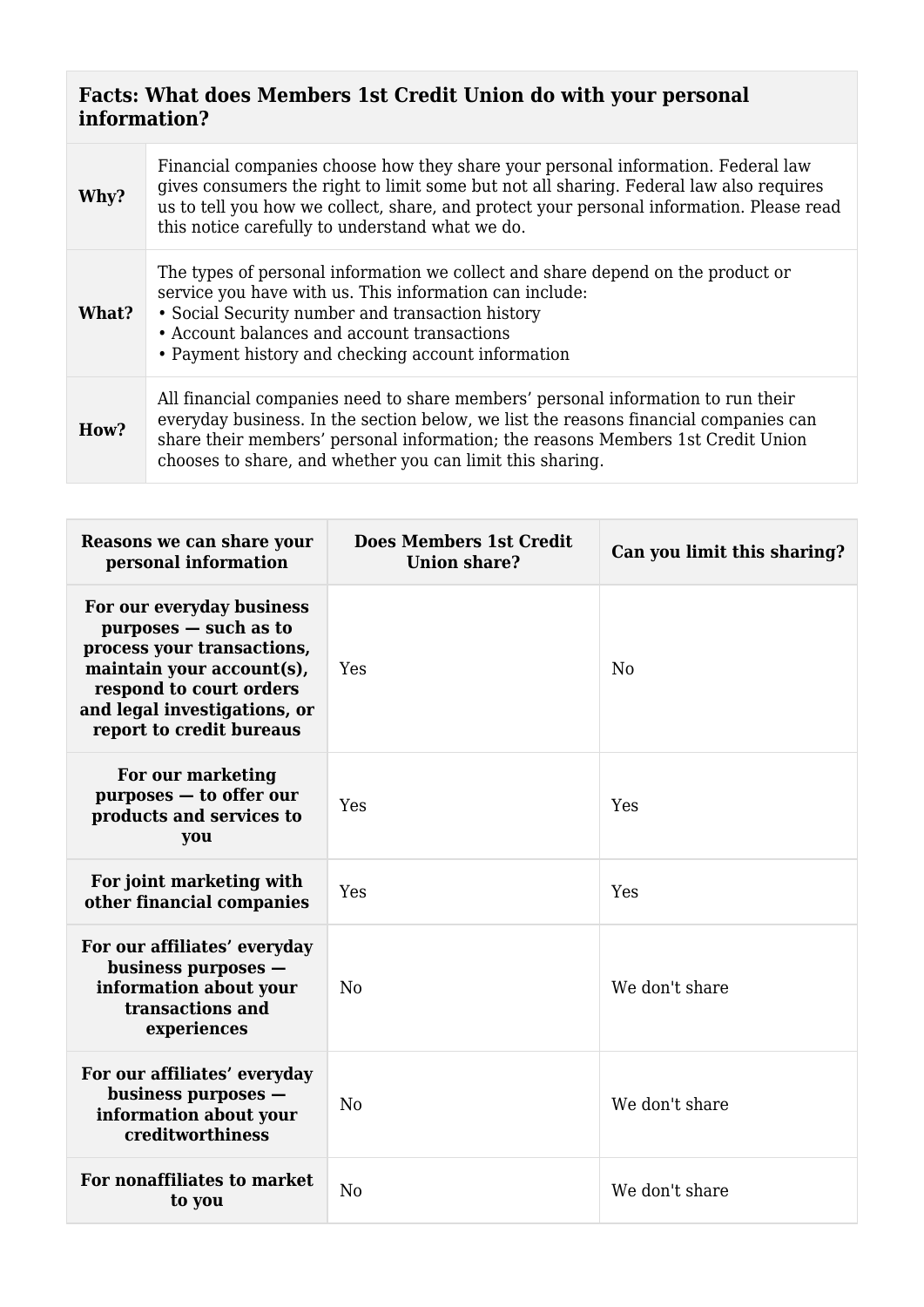| To limit our<br>sharing | Financial companies choose how they share your personal information.<br>Federal law gives consumers the right to limit some but not all sharing.<br>Federal law also requires us to tell you how we collect, share, and protect<br>your personal information. Please read this notice carefully to understand<br>what we do. |
|-------------------------|------------------------------------------------------------------------------------------------------------------------------------------------------------------------------------------------------------------------------------------------------------------------------------------------------------------------------|
| <b>Questions?</b>       | Call (530) 222-6060 or go to m1cu.org.                                                                                                                                                                                                                                                                                       |

| Who we are                          |                          |  |  |
|-------------------------------------|--------------------------|--|--|
| Who is<br>providing this<br>notice? | Members 1st Credit Union |  |  |

| What we do                                                                                                |                                                                                                                                                                                                                                                                                                                                                                                                                  |  |  |  |
|-----------------------------------------------------------------------------------------------------------|------------------------------------------------------------------------------------------------------------------------------------------------------------------------------------------------------------------------------------------------------------------------------------------------------------------------------------------------------------------------------------------------------------------|--|--|--|
| <b>How does</b><br><b>Members 1st</b><br><b>Credit Union</b><br>protect my<br>personal<br>information?    | To protect your personal information from unauthorized access and use, we<br>use security measures that comply with federal law. These measures include<br>computer safeguards and secured files and buildings. We also maintain other<br>physical, electronic and procedural safeguards to protect this information<br>and we limit access to information to those employees for whom access is<br>appropriate. |  |  |  |
| <b>How does</b><br><b>Members 1st</b><br><b>Credit Union</b><br>collect my<br>personal<br>information?    | We collect your personal information, for example, when you:<br>• Open an account<br>• Apply for a loan<br>• Provide account information<br>• Give us your contact information<br>• Show your drivers license<br>We also collect your personal information from others, such as credit<br>bureaus or other companies.                                                                                            |  |  |  |
| Why can't I<br>limit all<br>sharing?                                                                      | Federal law gives you the right to limit only:<br>• Sharing for affiliates' everyday business purposes—information about your<br>creditworthiness<br>• Affiliates from using your information to market to you<br>• Sharing for nonaffiliates to market to you<br>State laws and individual companies may give you additional rights to limit<br>sharing.                                                        |  |  |  |
| <b>What happens</b><br>when I limit.<br>sharing for an<br>account I hold<br>jointly with<br>someone else? | If you limit sharing for an account you hold jointly with someone else, the<br>joint owner will also be excluded, from their information being shared.                                                                                                                                                                                                                                                           |  |  |  |